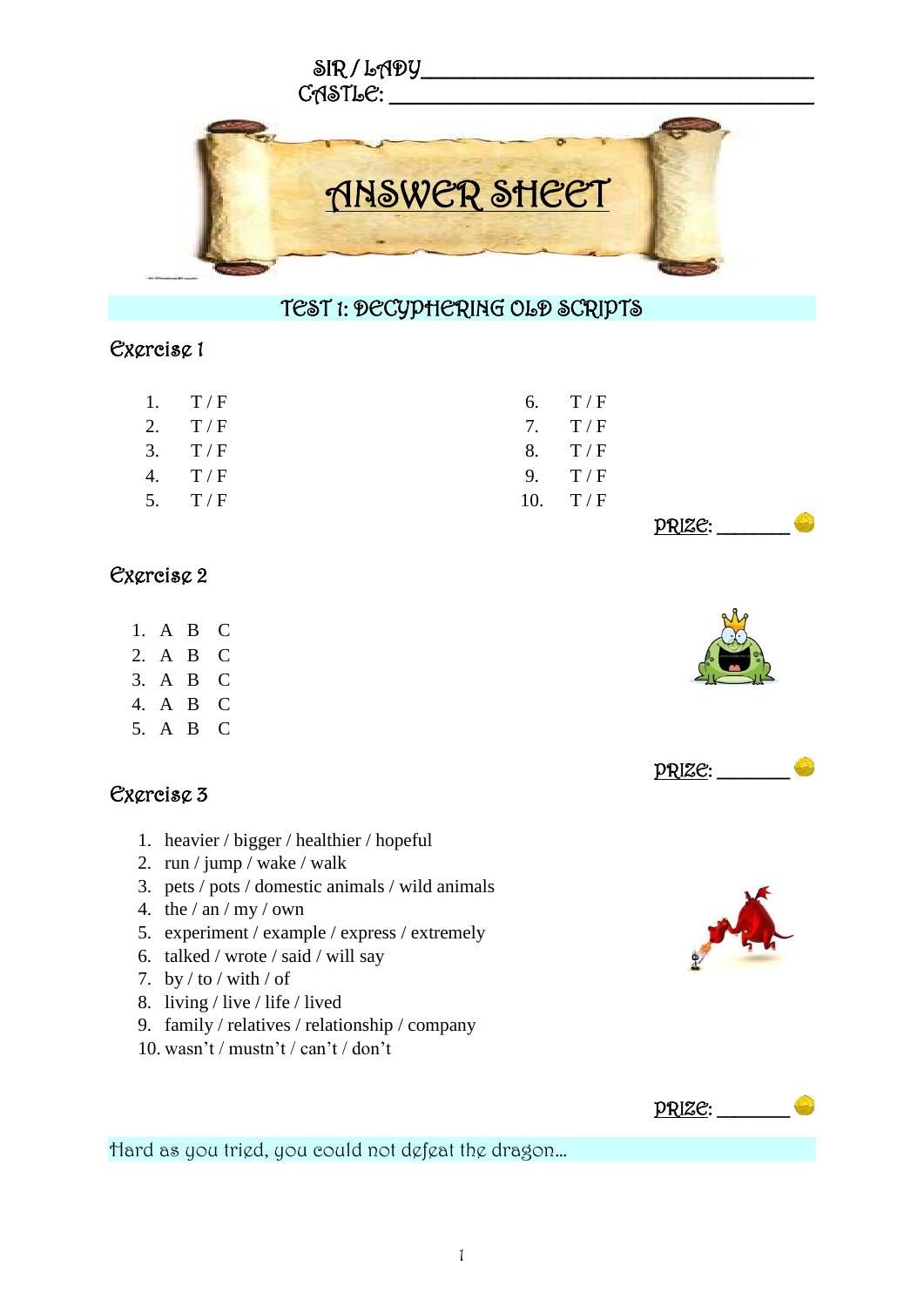TEST 2: HE WHO LIVES BY THE (S)WORD SHALL DIE BY THE (S)WORD

## Exercise 1





### Exercise 2



...and the wizard turned the princess into a frog. Let us see how well you perform in the next test.

You teamed up with the dragon, and kept the treasures. The wizard turned a monk into a prince, who kissed the frog and got his princess. They got married and lived happily ever after.